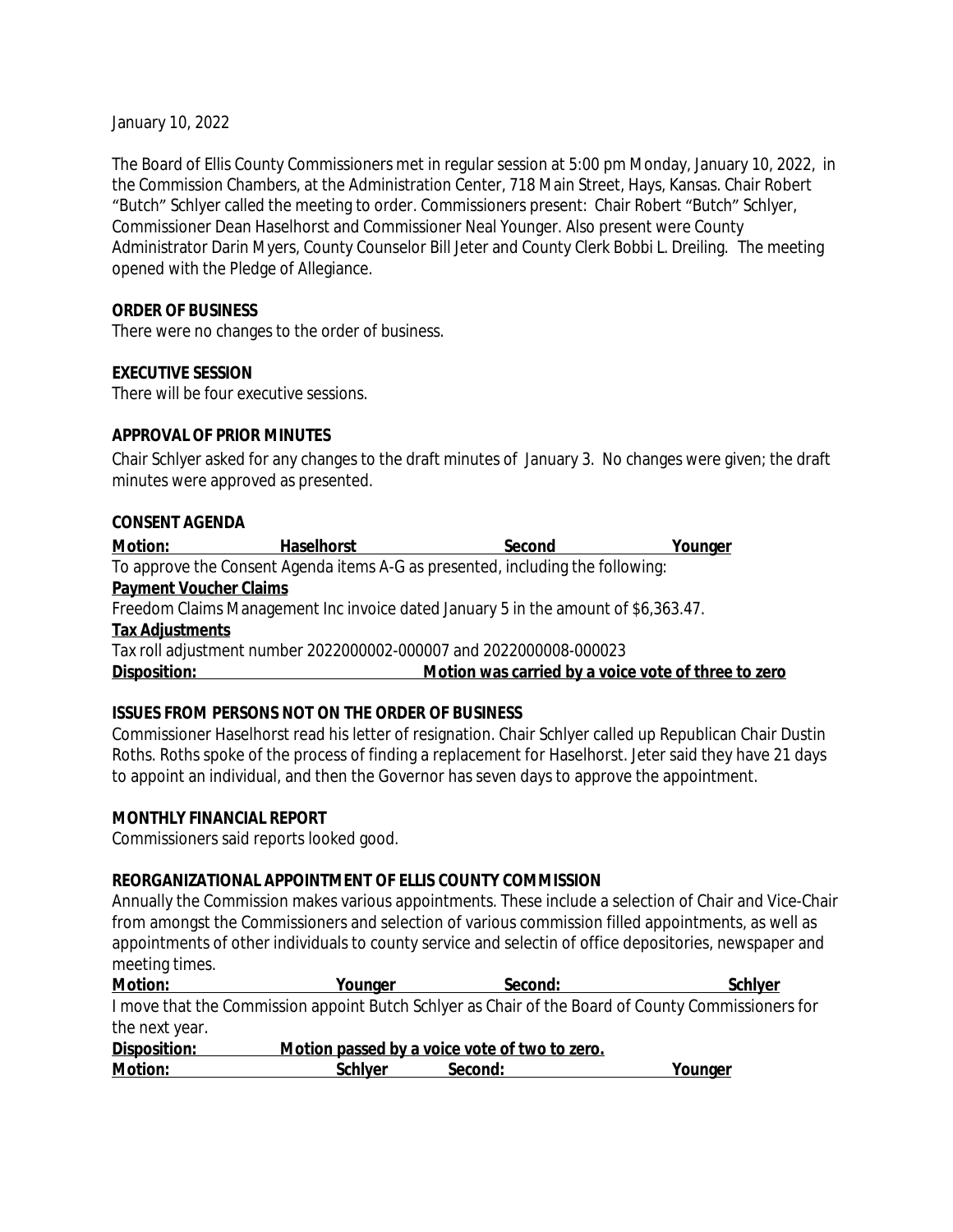I move that the commission appoint Neal Younger as Vice-Chair of the Board of County Commissioners for the next year.

| Disposition:                                                                                         | Motion passed by a voice vote of two to zero.                                                        |         |                                                                                               |  |
|------------------------------------------------------------------------------------------------------|------------------------------------------------------------------------------------------------------|---------|-----------------------------------------------------------------------------------------------|--|
| <b>Motion:</b>                                                                                       | Younger                                                                                              | Second: | <b>Schlyer</b>                                                                                |  |
|                                                                                                      |                                                                                                      |         | I move that the Commission appoint Neal Younger to the Northwest Kansas Community Corrections |  |
|                                                                                                      | Board, Neal Younger to the Northwest Kansas Juvenile Service Board, Butch Schlyer to the High Plains |         |                                                                                               |  |
| Mental Health board, and Butch Schlyer to the WorkforceONE CEOB.                                     |                                                                                                      |         |                                                                                               |  |
| Motion passed by a voice vote of two to zero.<br>Disposition:                                        |                                                                                                      |         |                                                                                               |  |
| Motion:                                                                                              | <b>Schlyer</b>                                                                                       | Second: | Younger                                                                                       |  |
| I move that the Commission designate official depositories, County newspaper(s), regular meetings    |                                                                                                      |         |                                                                                               |  |
| days/times and Ellis County Kanas Public Building Commission directors as recommended by staff.      |                                                                                                      |         |                                                                                               |  |
| Motion passed by a voice vote of two to zero.<br>Disposition:                                        |                                                                                                      |         |                                                                                               |  |
| Motion:                                                                                              | Younger                                                                                              | Second: | <b>Schlyer</b>                                                                                |  |
| I move that the Commission approve all the recommended appointments as specified in the staff report |                                                                                                      |         |                                                                                               |  |
| Disposition:                                                                                         | Motion passed by a voice vote of two to zero.                                                        |         |                                                                                               |  |

Official Depositories: All federally insured banks in Ellis County

Official County Newspaper: *Hays Daily News* (and *Ellis Review* when published items impact the Ellis area directly)

Commission Regular Meeting Days/Times:

Monday, Jan. 17, 2022, 5:00 p.m. Monday, Feb. 7, 2022, 5:00 p.m. Monday, Feb. 14, 2022, 5:00 p.m. Monday, Feb. 21, 2022, 5:00 p.m. Monday, Mar. 7, 2022, 5:00 p.m. Monday, Mar. 14, 2022, 5:00 p.m. Monday, Mar. 21, 2022, 5:00 p.m. Monday, Apr. 4, 2022, 5:00 p.m. Monday, Apr. 11, 2022, following Public Building Commission Monday, Apr. 18, 2022, 5:00 p.m. Monday, Apr. 25, 2022, 8:30 a.m. Road Tour Monday, May 2, 2022, 5:00 p.m. Monday, May 9, 2022, 5:00 p.m. Monday, May 16, 2022, 5:00 p.m. Monday, Jun. 6, 2022, 5:00 p.m. Monday, Jun. 13, 2022, 5:00 p.m. Monday, Jun. 20, 2022, 5:00 p.m. Tuesday, Jul. 5, 2022, 5:00 p.m. Monday, Jul. 11, 2022, following Public Building Commission Monday, Jul. 18, 2022, 5:00 p.m. Monday, Aug. 1, 2022, 5:00 p.m. Monday, Aug. 8, 2022, 5:00 p.m. Monday, Aug. 15, 2022, 5:00 p.m. Tuesday, Sept. 6, 2022, 5:00 p.m. Monday, Sept. 12, 2022, 5:00 p.m. Monday, Sept. 19, 2022, 5:00 p.m.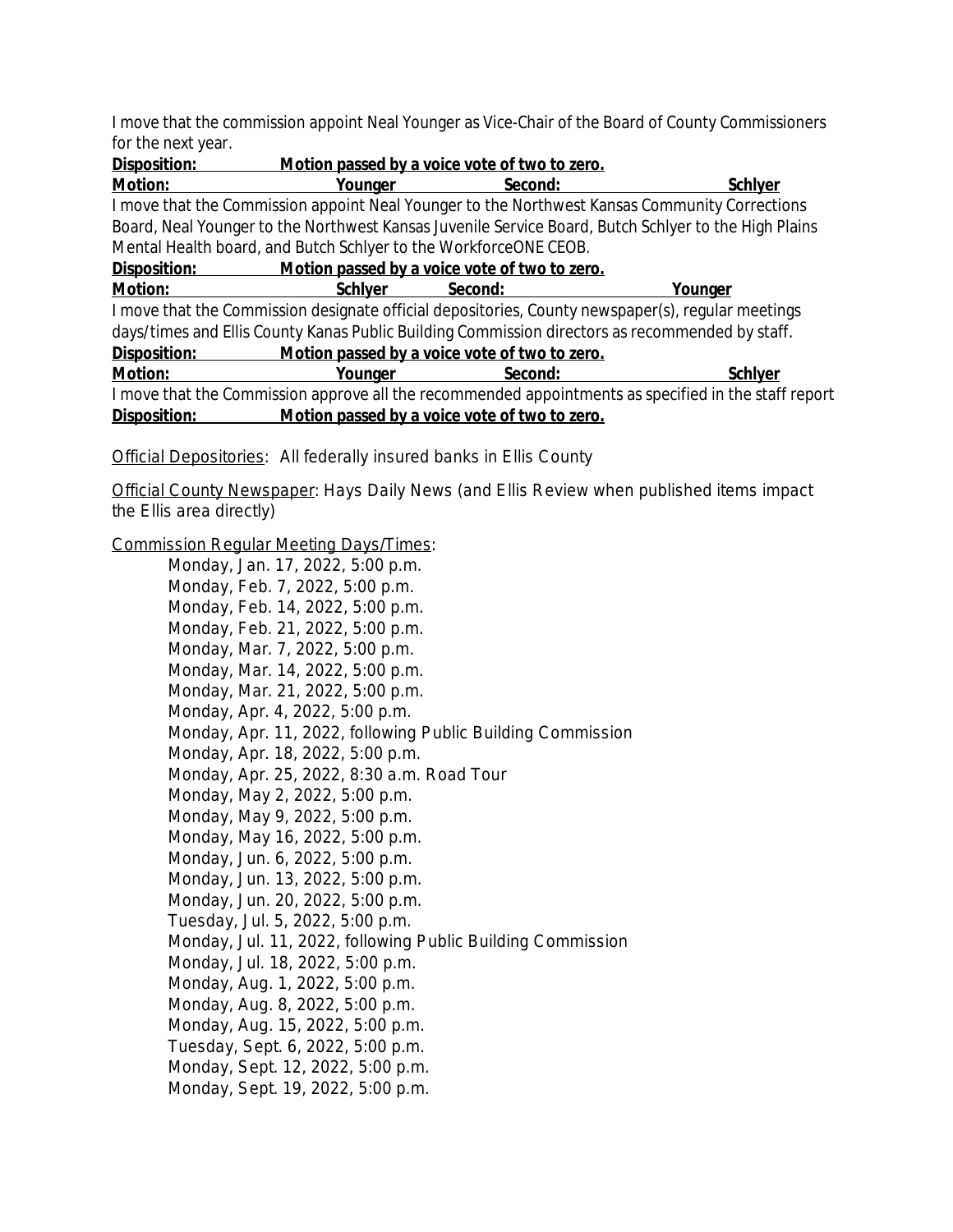Monday, Oct. 3, 2022, 5:00 p.m. Monday, Oct. 10, 2022, following Public Building Commission Monday, Oct. 17, 2022, 5:00 p.m. Monday, Nov. 7, 2022, 5:00 p.m. Monday, Nov. 14, 2022, 5:00 p.m. Monday, Nov. 21, 2022, 5:00 p.m. Monday, Dec. 5, 2022, 5:00 p.m. Monday, Dec. 12, 2022, 5:00 p.m. Monday, Dec. 19, 2022, 5:00 p.m. Monday, Jan. 3, 2023, 5:00 p.m. Monday, Jan. 9, 2023, following Public Building Commission

Board of Directors of the Ellis County Kansas Public Building Commission: Robert "Butch" Schlyer and Neal Younger

## **Appointed Department Heads** :

- County Administrator: Darin Myers
- Appraiser: Lisa Ree
- Fire & Emergency Management Director: Darin Myers
- Emergency Medical Services Director: Danita Schroeder (Interim)
- Health Administrator: Kim Reel (Interim)
- Information Technology Director: Mike Leiker
- Public Works Director: Brendan Mackay
- Environmental Services Director: Mason Ruder

## **Appointment of Non-Commissioner County Representatives** :

- ADA Officer: Jackie Schumacher
- Affirmative Action Officer: Jackie Schumacher
- Central Kansas Library Board: Becky Rogowski
- Ellis County Historical Society Board: Brad Ricke
- EMS Medical Director: Dr. Jerod M. Grove
- Flood Plain Administrator: Mason Ruder
- High Plains Mental Health Board (alternate voting member): Bill Ring
- Northwest Kansas Community Corrections Board: Vacant
- Public Health Medical Director: Dr. Tonya Knoll
- Public Health Officer: Jason Kennedy
- Solomon Valley E-Waste Coalition: Mason Ruder (primary), Justin Craig (secondary)
- Zoning Administrator: Mason Ruder

## **Ellis County Fair Board :**

- President: Jill Pfannenstiel
- Vice President: Justin Scheck
- Treasurer: Julie Miller
- Secretary: Norleen Knoll
- Members: Karlee Legleiter, Edna Hanson, Spencer Herrman, Brennan Pfannenstiel, Jerry Sonntag, Tessa Scheck, Steve Unrein, Eric Dexter

## **Fire District #1 Company Chiefs** :

Company 2: Justin Scheck, Chief; Will Montgomery, Asst. Chief; Ed Meis, Captain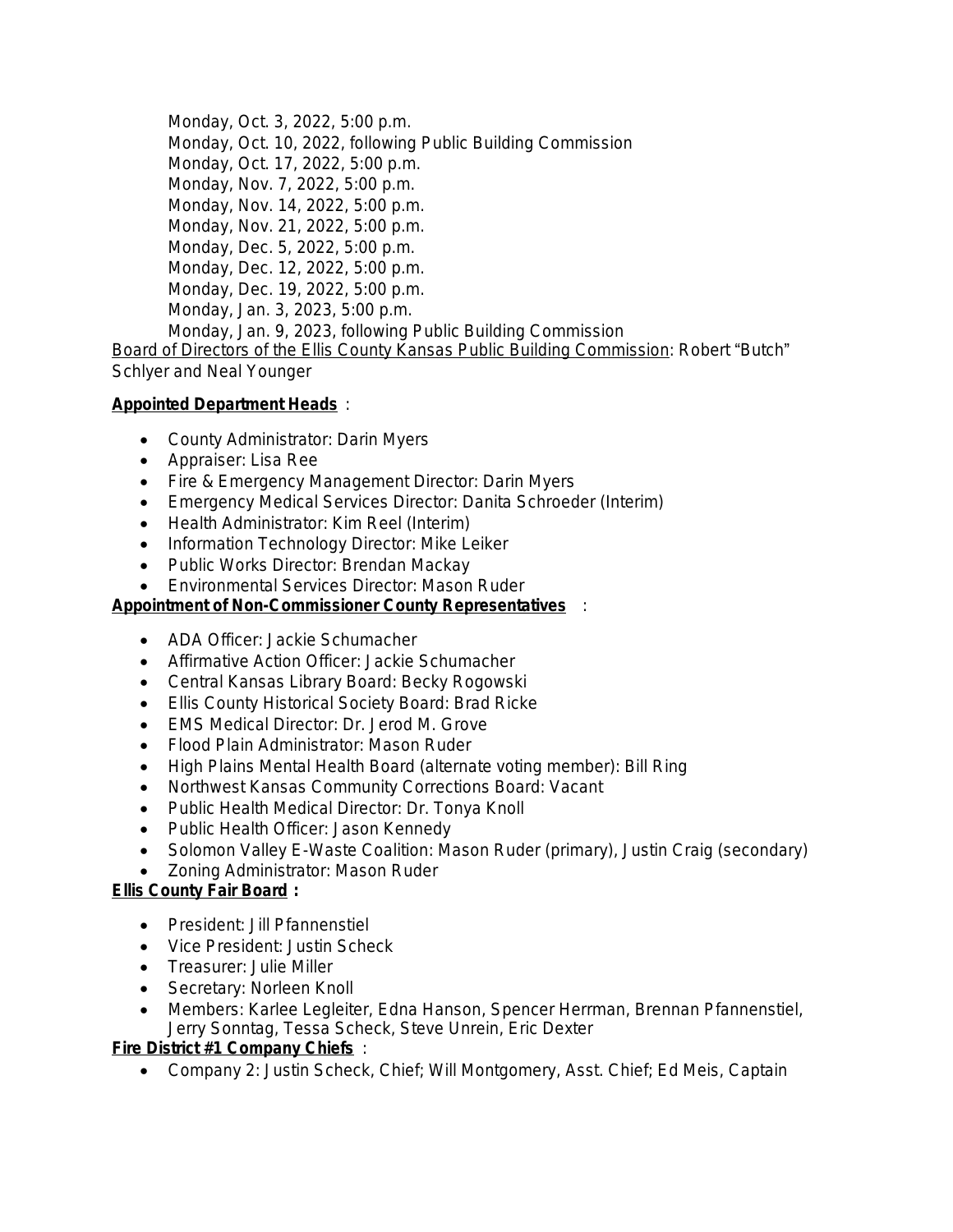- Company 4: Cole Dreiling, Chief; Scott Wellbrock, Assistant Chief; Dave Richardson, Dylan Kuhn, Grant Weber Captains
- Company 5: Rusty Lindsay, Chief; Adam Napell, Assistant Chief; Chris Muench, Charles Albers, and John Vaughn Captains; Trevor Stipe, Matt Lyon, and Ivan Robles **Lieutenants**
- Company 6: Steve Seefeld, Chief; Brandon Pfeifer, Assistant Chief; Shaun Burd and Chris Cline Captains
- Company 8: Cole Dinges, Chief; Matt Grabbe, Asst. Chief; Kyle Zimmerman Captain
- Company 9: Rustin Weese, Chief; Brandon Zimmerman, Assistant Chief

# **Local Emergency Planning Committee :**

- Local Official: Scott Braun, Sheriff
- Law Enforcement: Don Scheibler, Hays Police
- Firefighting: Shane Preston, Hays Fire Department
- **Emergency Management:** 
	- o Lyle Pantle, County Fire & Emergency Management
	- o Toby Prine, Kansas Department of Emergency Management
- Health:
	- o Danielle Windholz, First Care Clinic
	- o Carol Coleman, Angel Care Home Health
- Hospital:
	- o Shawn Hoss, Hays Medical Center
	- o Lance Smith, Hays Medical Center
- Communications/Media:
	- o Becky Kiser, Eagle Communications
	- o Jeff Ridgway, Ellis County PSAP Center
	- o John Begler, Amateur Radio Club
- Transportation:
	- o Kevin Zimmer, KDOT
	- o Jesse Rohr, Hays Public Works
	- o Wade Kruse, ACCESS Transportation
	- o Jamie Salter, Hays Regional Airport
- Local Environmental Group: Mason Ruder, Ellis County Environmental Office
- Community Group:
	- o Pete Peterson and Deb Tucker, Red Cross
- Facility Operator:
	- o Rusty Lindsay, USD 489
	- o Jeff Crispin, City of Hays Water Resources
	- o Debra Staab, Epworth Towers
	- o Nolan Schmeidler, Buckeye Wind Energy
	- o Don Johnson, EnerSys
	- o Brandon Taylor, Cross Manufacturing
	- o Chuck Staab, Midwest Energy
- Emergency Medical Service: Danita Schroeder, Ellis County EMS
- Information Coordinator: Lyle Pantle, County Fire & Emergency Management

**Ellis County Council on Aging Board** : Oren Windholz - Chair, Ilona Patterson, Mary Sauer, Jolene Niernberger

**CARE Council (County Representatives):** John Braun, Gary Brinker, Lisa Keever, Jaden Richardson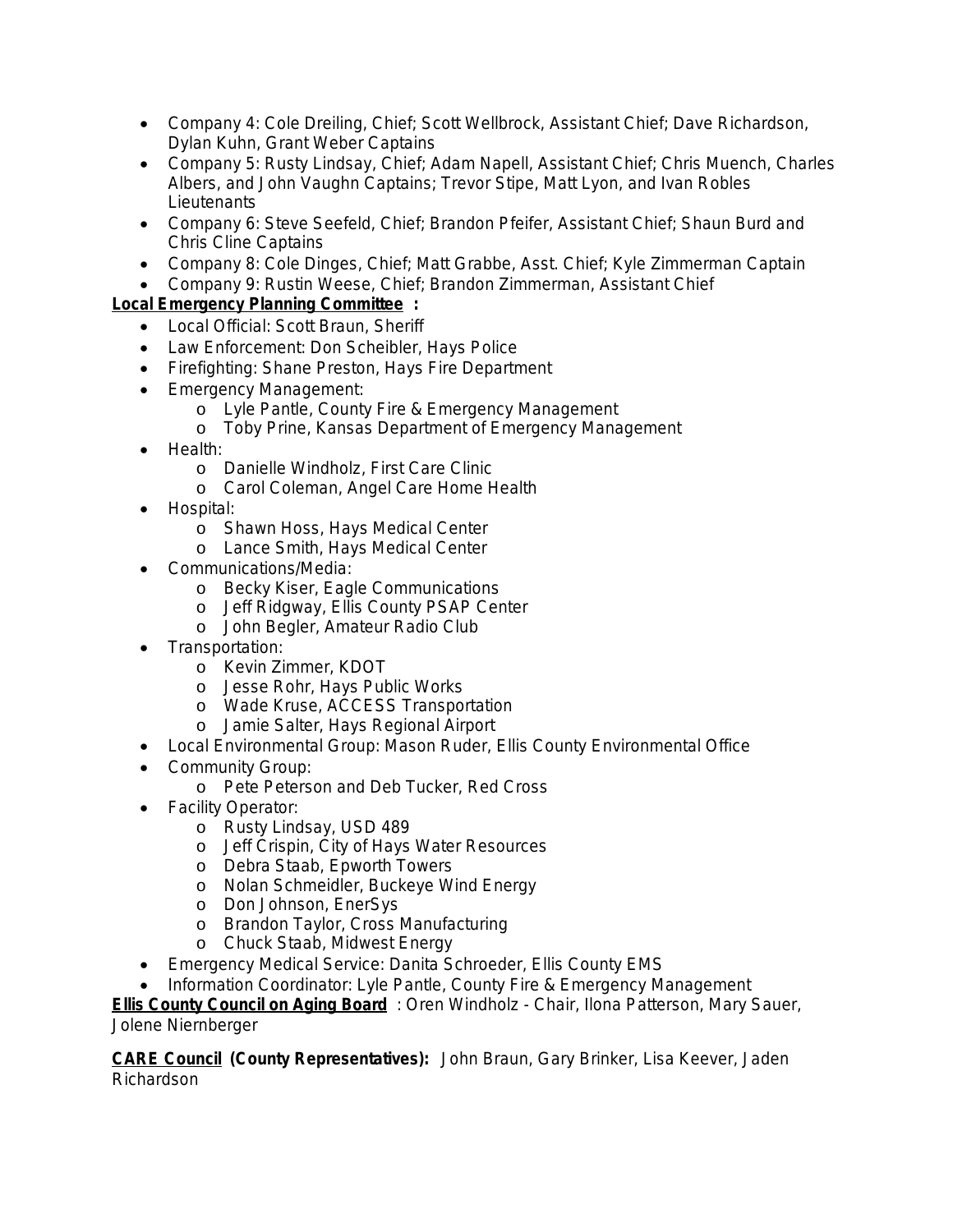### **REVISED JOB DESCRIPTIONS OF DEPUTY TREASURER AND ADDING NEW JOB DESCRIPTION FOR ASSISTANT DEPUTY TREASURER**

Treasurer Vern Ruder is requesting a change to the job description of the Deputy Treasurer and adding an additional job description of Assistant Deputy Treasurer. Ruder said these requests are part of an ongoing effort to achieve a chain of command for the Treasury office. This change in staffing would allow for realignment of the workflow in the office. The proposed job descriptions would have salaries and benefits taken out of the Motor Vehicle fund of around \$135,000, and the other treasury staff are budgeted out of Department 24 of around \$420,000. This is slightly less than what is budgeted for in both funds for 2022 salaries.

**Motion: Schlyer Second: Younger** I move to approve the revised job descriptions for the Deputy Treasurer and add the job description of Assistant Deputy Treasurer to the classification plan effective January 23, 2022. **Disposition: Motion passed by a voice vote of two to zero.**

## **EXPANDING COUNTY COMMISSION SEAT TO 5 SEATS**

Robert Readle with Hays Board of Realtors asked for consideration of adopting a resolution to put the five-member commission district on the ballot. The Hays Board of Realtors is requesting the Commission to pass a resolution to place a question on the ballot to expand the County Commission seat from 3 seats to 5 seats. Readle stated that with having 5 seats the commissioners would be able to collaborate with other commissioners in advance of a public meeting so they would be more predictable and efficient. Adding two more seats would also prevent the situation created by a commissioner recusing themselves which would only leave two Commissioners making decisions on sometimes controversial matters. The question to be listed on a future resolution which would place it on the general election ballot on November 8, 2022 would be: "SHALL THE FOLLOWING BE ADOPTED?" Shall the Board of County Commissioners change the number of County Commission Districts from three (3) County Commission Districts to five (5) County Commission Districts? Younger stated that he was not in favor of passing a resolution to allow this to be a question on the ballot. Schlyer said he was opposed to this on many levels. He doesn't think we need predictable outcomes; what we need is upfront and honest discussion amongst the Board of County Commissioners. He said he has no knowledge of any outcome of any discussion until it happens. He said the City of Hays has a 3-2 coalition. He said it is not very transparent to the public if the Commissioners are talking off-record and business is being conducted under the table. He said you can not take calls from someone and having the issues already decided, and you still have the opportunity to lobby with a commissioner individually. As well there will be costs associated with this change including the redistricting costs, salaries and benefits. He ended by saying that he was opposed to the Resolution and suggested Readle goes by Petition.

### **DECEMBER 15 WIND/FIRE DISASTER UPDATE**

Assistant Fire and Emergency Management Director Lyle Pantel updated the Commission on the recovery efforts from the wind and fire disaster on December 15-17, 2021. The Emergency Manager has been working with the Kansas Division of Emergency Management on the disaster assessment. The current estimates of the impacted utility cooperatives has exceeded \$12 million dollars. Estimates are still being calculated within Public Works for burnt bridges, culverts, signs and guard rails. Emergency response costs are also being calculated for EMS and the Sheriff's office. The Ellis County Fire Department has about \$18,000 in firefighter pay and about \$7,500 estimated in apparatus repairs. There is a community meeting at the Emergency Services Building at 5:30 pm Tuesday, January 11.

### **WIC DIETICIAN CONTRACT FOR 2022 – KAY RIEDEL**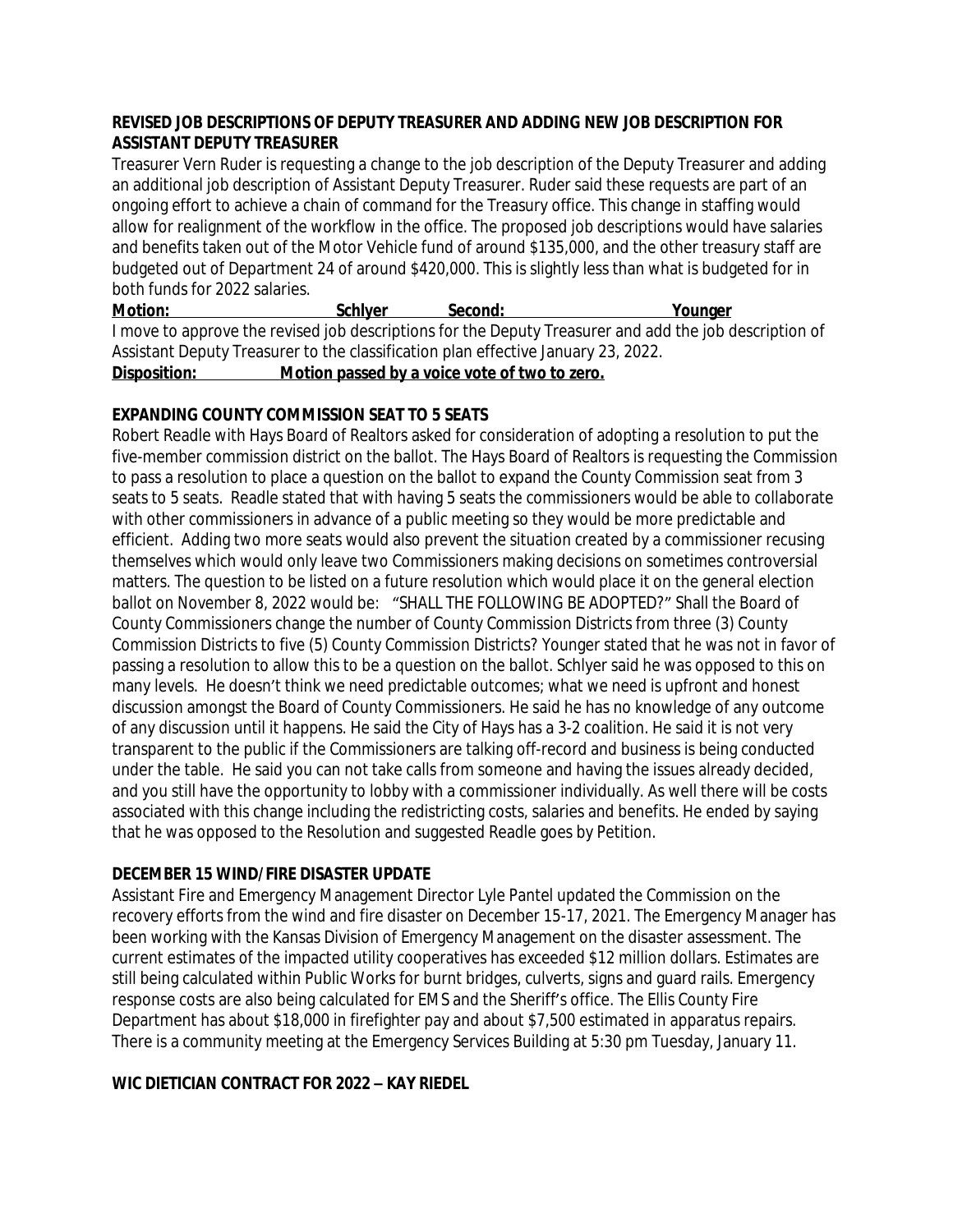Interim Ellis County Health Department Director Kim Reel asked the Commission to consider and approve the request for the WIC Dietician contract for 2022 for Kay Riedel. Riedel has been with the health department for over 10 years and she assists pregnant, postpartum and breastfeeding women, as well as children up to the age of 5. The financial impact is projected to be approximately \$2400. This is a budgeted expense that will be reimbursed through WIC grant funding.

| <b>Motion:</b>                                                    | Younaer | Second: | <b>Schlyer</b> |
|-------------------------------------------------------------------|---------|---------|----------------|
| I move to approve the 2022 WIC Dietician contract for Kay Riedel. |         |         |                |

### **Disposition: Motion passed by a voice vote of two to zero.**

### **MEMORANDUM OF UNDERSTANDING (MOU) FROM KANSAS DEPARTMENT OF HEALTH AND ENVIRONMENT (KDHE) AS A COVID TESTING PARTNER**

Interim Ellis County Health Department Director Kim Reel asked the Commission to consider and approve the MOU from KDHWE for COVID testing to continue in Ellis County to the residents free of charge. COVID testing began in Ellis County September 2021. Since then 569 residents have tested free of charge. So far in 2022 there have been 87 COVID tests. The Ellis County Health Department is currently the County's only source for free COVID testing. This contract provides revenue from KDHE in the amount of \$30 per test. This will lead to a projected revenue increase of \$60,000 in 2022. **Motion: Schlyer Second: Younger** I move to approve the MOU from KDHE for COVID testing to continue for Ellis County residents free of charge.

**Disposition: Motion passed by a voice vote of two to zero.**

# **IT SUPPORT TECHNICIAN POSITION**

IT Director Mike Leiker asked the Commission for approval for an IT Support technician position to address additional IT support needs, including support of the new TYLER-New World Safety Solution. During the initial states of the TYLER-New World Safety Solution project, Leiker identified the potential need for additional support staff after project Go Live. For the first 12-18 months after Go Live, the IT Support Technician will spend 80-90% of their time supporting the T-NW system and users. The Technician will work closely with technicians with the cities of Hays, Victoria, Ellis, Fort Hays State University and the Ellis County District Court. Additional duties would be to include the 23rd Judicial District's IT needs. The new position will require office space and equipment which has been identified in the basement of the law enforcement center. The salary is currently unbudgeted for 2022, however the salary has been identified as an allowable ARPA expenditure under the "lost revenue" category. The estimated salary for 2022 with benefits is \$75,241. If approved, this position will be budgeted for the IT department in the 2023 budget process starting later this spring

| <b>Motion:</b> | Younger                                       | Second:                                                                                         | <b>Schlyer</b> |
|----------------|-----------------------------------------------|-------------------------------------------------------------------------------------------------|----------------|
|                |                                               | I move to approve the IT Support Technician position and allow HR to post the position opening. |                |
| Disposition:   | Motion passed by a voice vote of two to zero. |                                                                                                 |                |

# **GLAZE PROPERTY TAX ABATEMENT**

Appraiser Lisa Ree asked the Commission to consider and approve the Resolution for the request for abatement. The Glaze homestead was destroyed by fire on December 15, 2021. According to K.S.A. 79- 1613 the homestead owner can apply for property tax relief due to the property being destroyed from the result of the fire. Since it was destroyed after August 15, 2021, the owners can request the Commission for the abatement of property taxes that have been paid. The owners have submitted an abatement application requesting the abatement of property taxes in 2021.

| <b>Motion:</b> | Schlver | Second: | Younger |
|----------------|---------|---------|---------|
|                |         |         |         |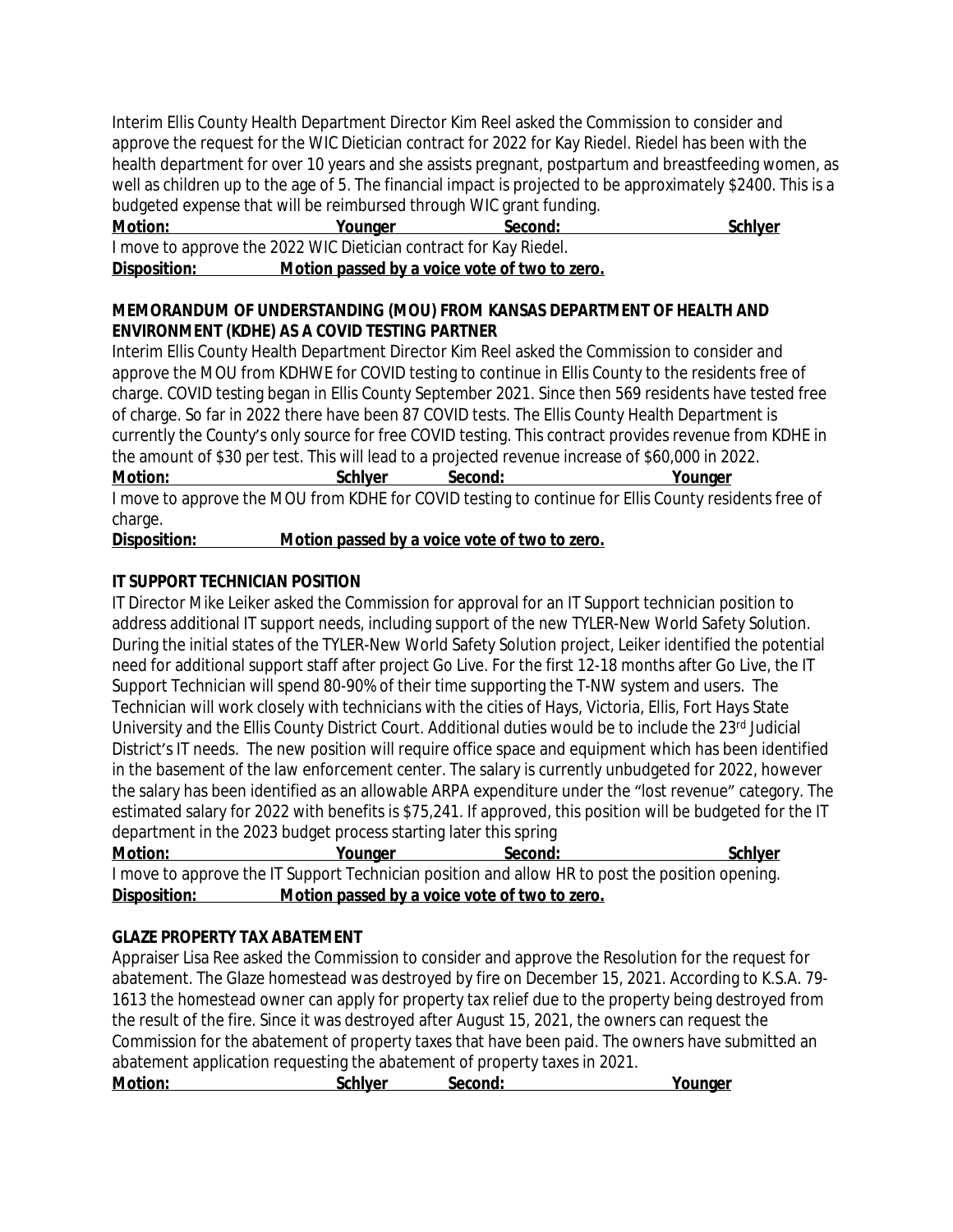I move to approve Resolution 22-02 for the abatement of property taxes due to a fire at the Glaze homestead per K.S.A. 79-1613

## **Disposition: Motion passed by a voice vote of two to zero.**

Resolution No. 22-02

# **RESOLUTION OF THE BOARD OF ELLIS COUNTY COMMISSIONERS**

WHEREAS, the Board of County Commissioners of Ellis County, Kansas, by the powers vested in it by K.S.A. 19-101(a) may perform powers of local legislation, and

WHEREAS, K.S.A. 79-1613 allows for the abatement or credit of property taxes for a homestead which was destroyed by fire, and

WHEREAS, Logan Glaze and Kacey Glaze, husband and wife, have filed an application for property tax relief filed with the Ellis County Clerk, wherein their homestead located at 1578 Homestead Road, Hays, Kansas 67601 was destroyed by fire on December 15, 2021 and for which property taxes have been paid in full.

NOW, THEREFORE, BE IT RESOLVED BY THE BOARD OF COUNTY COMMISSIONERS OF ELLIS COUNTY, KANSAS, that:

> The homestead of Logan Glaze and Kacey Glaze, husband and wife, located at 1578 Homestead Road, Hays, Kansas 67601 was destroyed by fire on December 15, 2021, and the assessed value of said homestead is \$24,562.00 and therefore the owners of such homestead are entitled to a credit against property taxes payable by such owners during any or all of the next succeeding taxable years in the amount of \$97.23.

Adopted this 10<sup>th</sup> day of January 2022, by the Board of Ellis County Commissioners, Ellis County, Kansas. BOARD OF COUNTY COMMISSIONERS OF ELLIS COUNTY, KANSAS

> Robert (Butch) Schlyer, Chairman Neal Younger, Member

ATTEST: Bobbi Dreiling, County Clerk

## **DEPARTMENTAL INVENTORY REPORT**

The Commissioners reviewed, approved and signed the 2021 Departmental Inventory report.

## **RURAL OPPORTUNITY ZONE (ROZ)**

County Administrator Darin Myers asked the Commission to allow Ellis County to continue the ROZZ designation as set by the State. On May 20, 2021, Ellis County was designated as a Rural Opportunity Zone (ROZ) pursuant to K.S.A. 2021 Supp. 74-50.222. The purpose of ROZ is to help increase economic development and expand job growth in our area. By approving the \$0-dollar resolution, this does not financially commit Ellis County to the financial incentives for the student loan repayment program. It does however allow cities, employers, and foundations to financially commit to the program as they see fit.

| <b>Motion:</b> | Younaer | Second: | Schlver |
|----------------|---------|---------|---------|
|                |         |         |         |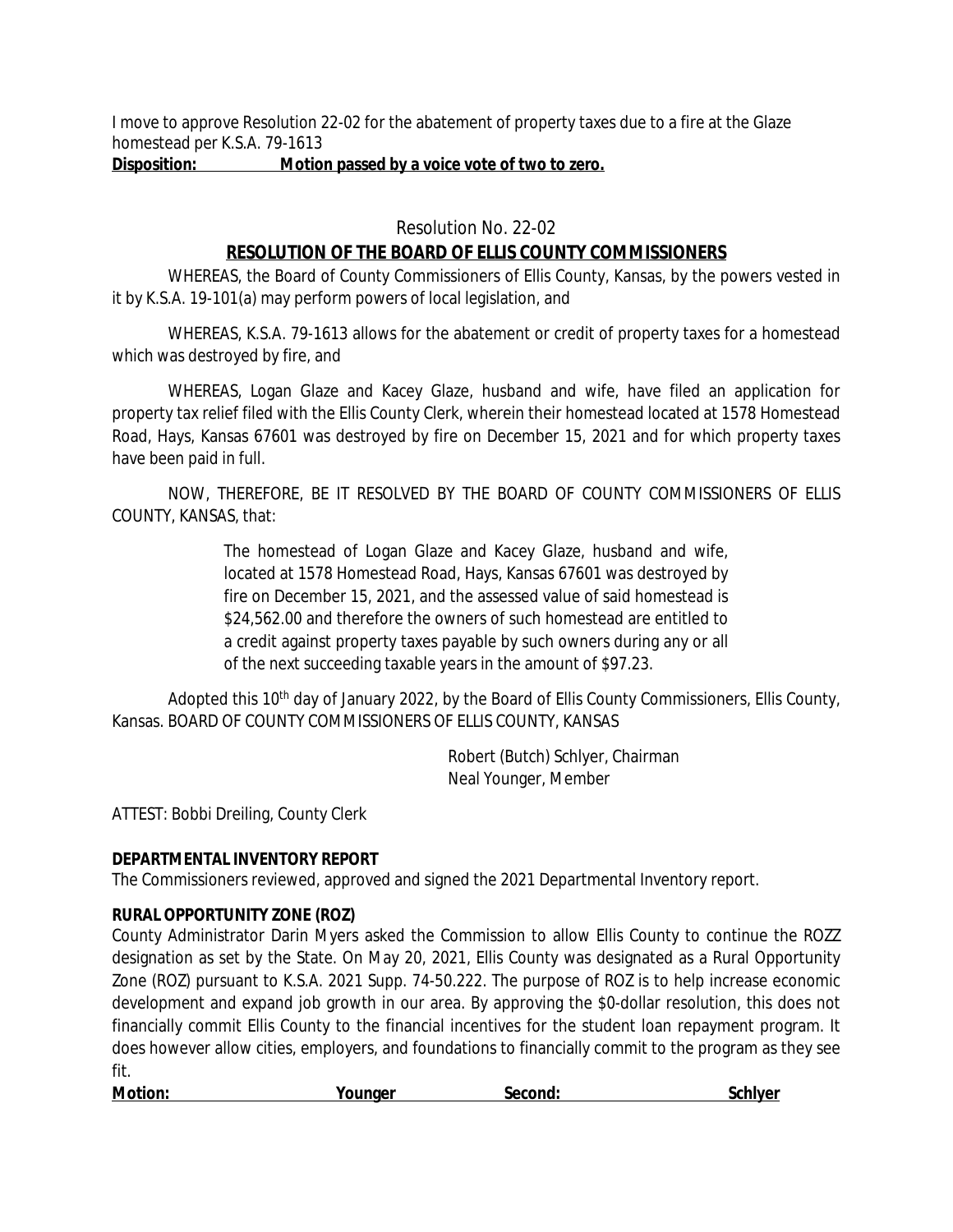I move to adopt Resolution 22-03 to recognize Ellis County as a Rural Opportunity Zone as designated by the State of Kansas.

**Disposition: Motion passed by a voice vote of two to zero.**

Resolution No. 22-03

## **RESOLUTION OF THE BOARD OF ELLIS COUNTY COMMISSIONERS AUTHORIZING PARTICIPATION IN RURAL OPPORTUNITY ZONE STUDENT LOAN REPAYMENT PROGRAM CALENDAR YEAR 2022**

NOW, THEREFORE, BE IT RESOLVED BY THE BOARD OF COUNTY COMMISSIONERS OF Ellis COUNTY, KANSAS,

Section 1. Pursuant to K.S.A. 2021 Supp. 74-50,223, the Board of County Commissioners expressed its intent to participate in the Rural Opportunity Zone (ROZ) student loan repayment program.

**Section 2.** Ellis County has been designated a Rural Opportunity Zone pursuant to K.S.A. 2021 Supp. 74- 50,222. As of July 1, 2021, the County population was 28,671 as certified by the Kansas Department of Revenue.

**Section 3.** Ellis County Commissioners hereby obligate Ellis County to participate in the ROZ student loan repayment program as provided by K.S.A. 2021 Supp. 74-50,223 for a period of five years, which shall be irrevocable.

**Section 4.** Ellis County agrees to pay in equal shares with the State of Kansas the outstanding student loan balance of any resident individual for five years if the resident individual meets the terms of qualification provided by the State of Kansas in K.S.A. 2021 Supp. 74-50,223, and the appropriate rules and regulations. The number of qualified resident individuals receiving such payments will be subject to the availability of funds.

**Section 5.** Ellis County intends to enter into partnerships with Cities, Employers, and Foundations for the direct sponsorship of Rural Opportunity Zone Applicants. Sponsored Applicants must meet all qualifications of the ROZ program. All sponsorships will be subject to ROZ student loan repayment rules and regulations.

**Section 6.** The maximum student loan balance for each qualified resident individual to be repaid jointly by Ellis County and the State of Kansas shall be \$15,000 over a term of five years.

**Section 7.** Ellis County shall allocate \$0.00 a year for the purpose of matching payments from the State of Kansas to qualified resident individuals. Ellis County shall revise its ROZ budget on an annual basis submitting a new Resolution to the State of Kansas by January 30<sup>th</sup> each year. Ellis County shall submit their obligation in full to the Department of Commerce before the first day of October each year.

BE IT FURTHER RESOLVED that this resolution shall be published once in the official county newspaper and shall be in effect from and after its date of publication.

Adopted this 10<sup>th</sup> day of January 2022 by the Board of Ellis County Commissioners, Ellis County, Kansas. BOARD OF COUNTY COMMISSIONERS OF ELLIS COUNTY, KANSAS

Robert (Butch) Schlyer, Chairman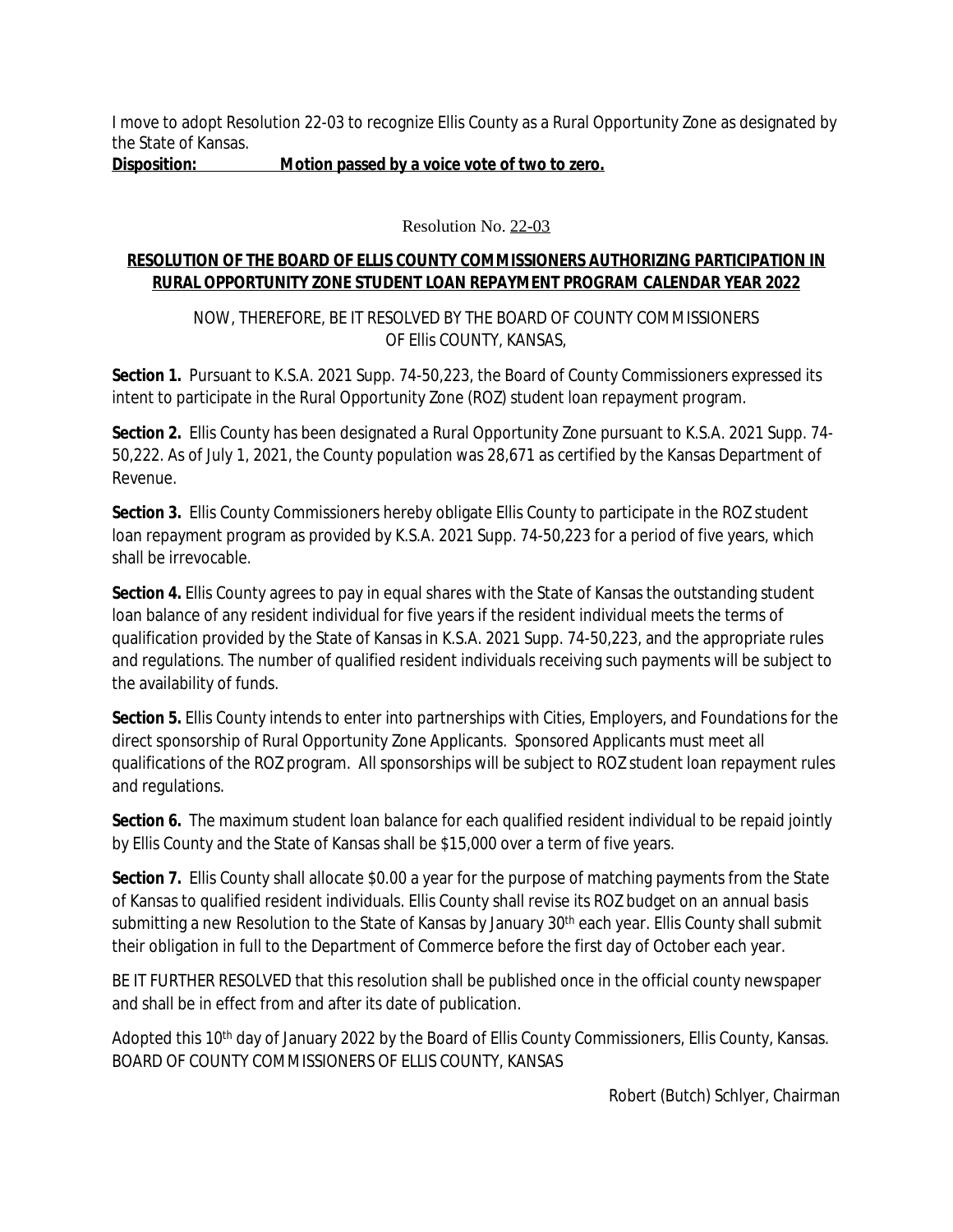ATTEST: Bobbi Dreiling, County Clerk

### **ELLIS COUNTY BURN BAN**

County Administrator Darin Myers asked the Commission to approve and sign the updated Burn Ban Resolution 22-04. After the fire/wind storm of December 15, 2021, the commission requested the burn ban be implemented in the rural, unincorporated areas of Ellis County. There was an update to the burn ban resolution to include that household waste being burnt no barrel larger than 55 gallons be used, and a protective screen must be in place.

**Motion: Younger Second: Schlyer** I move to adopt Resolution 22-04 to provde guidance establishing and/or relaxing a burn ban. **Disposition: Motion passed by a voice vote of two to zero.**

#### **Resolution 2022-04**

### **A RESOLUTION TO ENACT AND/OR RELAX A BURN BAN IN ELLIS COUNTY, KANSAS, WITH DETAIL TO THE PROCESS FOR BURNING, AND CLARIFYING THE PENALTY CLAUSE.**

**WHEREAS,** the Ellis County Commission is authorized by K.S.A. 19-101(a) to perform power of local legislation, and

**WHEREAS,** The Ellis County Commission recognizes the need to establish a burn ban in rural Ellis County due to the drought conditions existing at the present time, and

**WHEREAS,** the Ellis County Commission recognizes that weather conditions may change from time to time making it a good plan to relax and/or re-establish a burn ban,

**NOW, THEREFORE, BE IT RESOLVED** by the Ellis County Commission that:

- 1. Based on precipitation, the Ellis County Fire Chief is authorized to establish or relax a burn ban in Ellis County whenever it is believed such actions are appropriate;
- 2. Anyone desiring approval to burn in the rural areas of Ellis County must contact the Ellis County Public Safety Communications Center at 785-625-1011 to learn if a burn ban is in effect before attempting to burn anything in the County. Based on the weather conditions, the Ellis County Public Safety Communications has the authority to deny controlled burns in the weather conditions during the burn to not meet the conditions stated in section 3 of this resolution. Weather conditions will be determined by a weather station located at the Ellis County Law Enforcement Center;
- 3. When approval is granted for controlled burning operations, it is necessary and in the best interest of the public that all controlled burning is subject to the following conditions pursuant to the Kansas Air Quality Regulations, including, but not limited to the following:
	- a. The person conducting the burning shall stockpile the material to be burned, dry it to the greatest extent possible before it is burned, and assure that it is free of matter that will inhibit good combustion;
	- b. A person shall not burn heavy smoke-producing materials including heavy oils, tires, and tarpaper;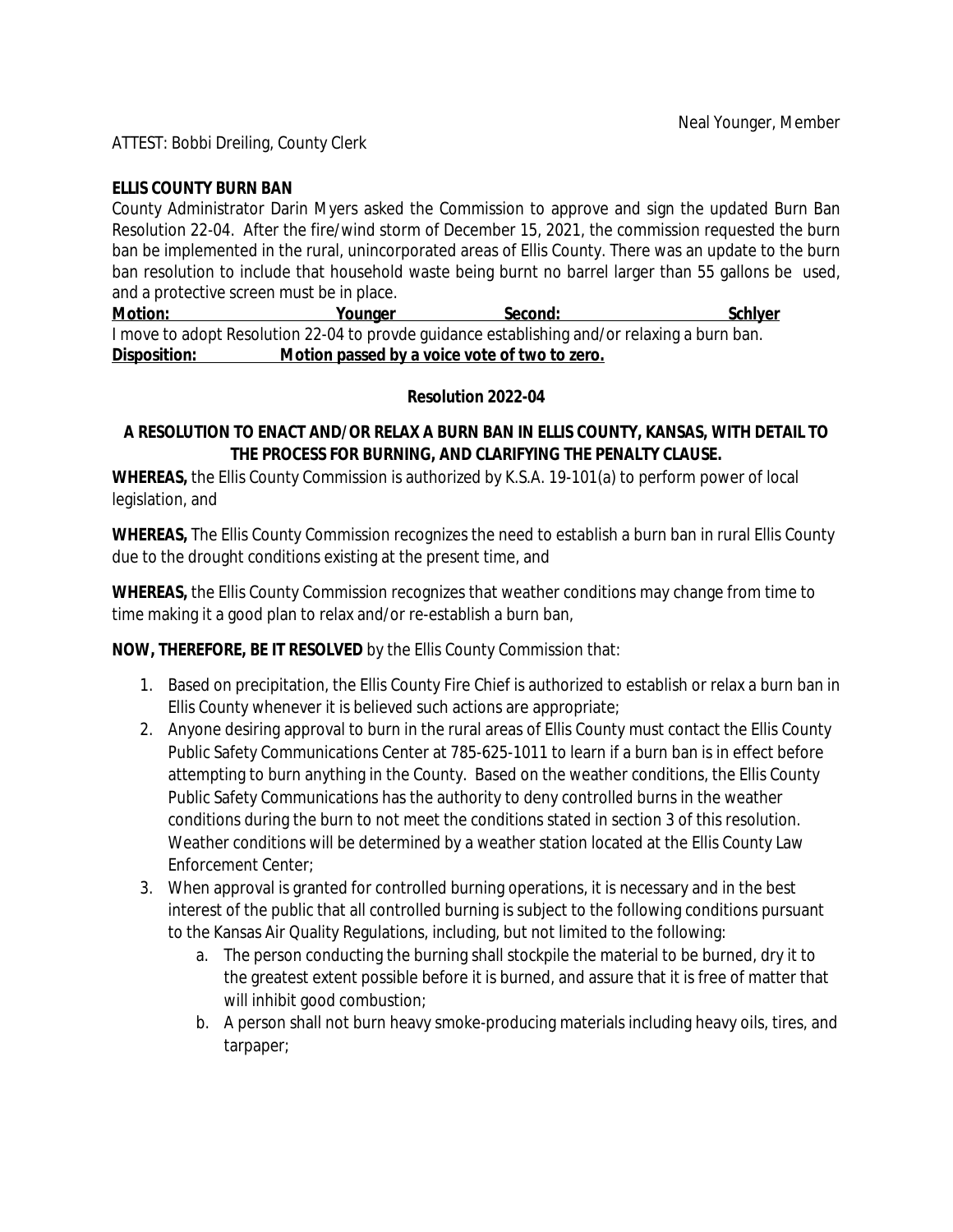- c. A person shall not initiate burning during the nighttime, which for the purposes of this regulation is defined as the period from two hours before sunset until one hour after sunrise. A person shall not add material to a fire two hours before sunset;
- d. A person shall not burn during inclement or foggy conditions or on very cloudy days, which are defined as days with more than 0.7 cloud cover and with a ceiling of less than 2,000 feet;
- e. A person shall not burn during periods when surface wind speeds are less than 5 mph or more than 15 mph;
- f. A person shall not burn within 1,000 feet of any occupied dwelling, unless the occupant of that dwelling has been notified before the burn;
- g. A person shall not conduct a burn that creates a traffic or other safety hazard. If burning is to take place within 1,000 feet of a roadway, the person conducting the burn shall notify the highway patrol, sheriff's office, or other appropriate state of local traffic authority before the burning begins. If burning is to take place within one mile of an airport, the person conducting the burn shall notify the airport authority before the burning begins.
- h. The person conducting the burn shall insure that the burning is supervised until the fire is extinguished;
- i. The Ellis County Fire Chief may revoke any approved allowance of any controlled burn;
- j. If any controlled burn begins to get out of control, any person involved with the burn should call 911 immediately.
- 4. When in effect, the burn ban prohibits all outdoor burning including fire pits, trash pits, ornamental fire chimneys, fields, and any other form of open burning not to include barbeque grills and household waste being burnt in a barrel no larger than 55 gallons with a protective screen;
- 5. It shall be unlawful to violate this burn ban and anyone violating this burn ban may be charged with an unclassified misdemeanor and if convicted, will be subject to a fine not to exceed \$500;

**BE IT FURTHER RESOLVED** that this resolution will take effect immediately this 10<sup>th</sup> day of January 2022.

BOARD OF COUNTY COMMISSIONERS Robert (Butch) Schlyer, Chairman Neal Younger, Member

# Attest: Bobbi Dreiling, County Clerk

# **COUNTY ADMINISTRATOR REPORT**

County Administrator Darin Myers asked the Commission if a Purchase Order for the Sheriff that was approved in December using the General Fund, could be corrected to use Fund 16 instead. Schlyer said this was fine. An RFP for the HVAC system for the Administrative Building has been sent out with a deadline of January 28, 2022. He hopes to have everything in order for the February 7 commission meeting. He asked if the Commissioners were interested in attending the Chamber banquet in January. Schlyer said he was not and Younger indicated he was invited by ITC. He asked if they were interested in attending the annual KAC policy meeting in Topeka. Schlyer was not interested in attending and Younger said he would let Myers know at a later date. He asked if February 14 from 2-5 pm was a good date and time for a special session on the Department Head evaluations. Schlyer and Younger both indicated it was.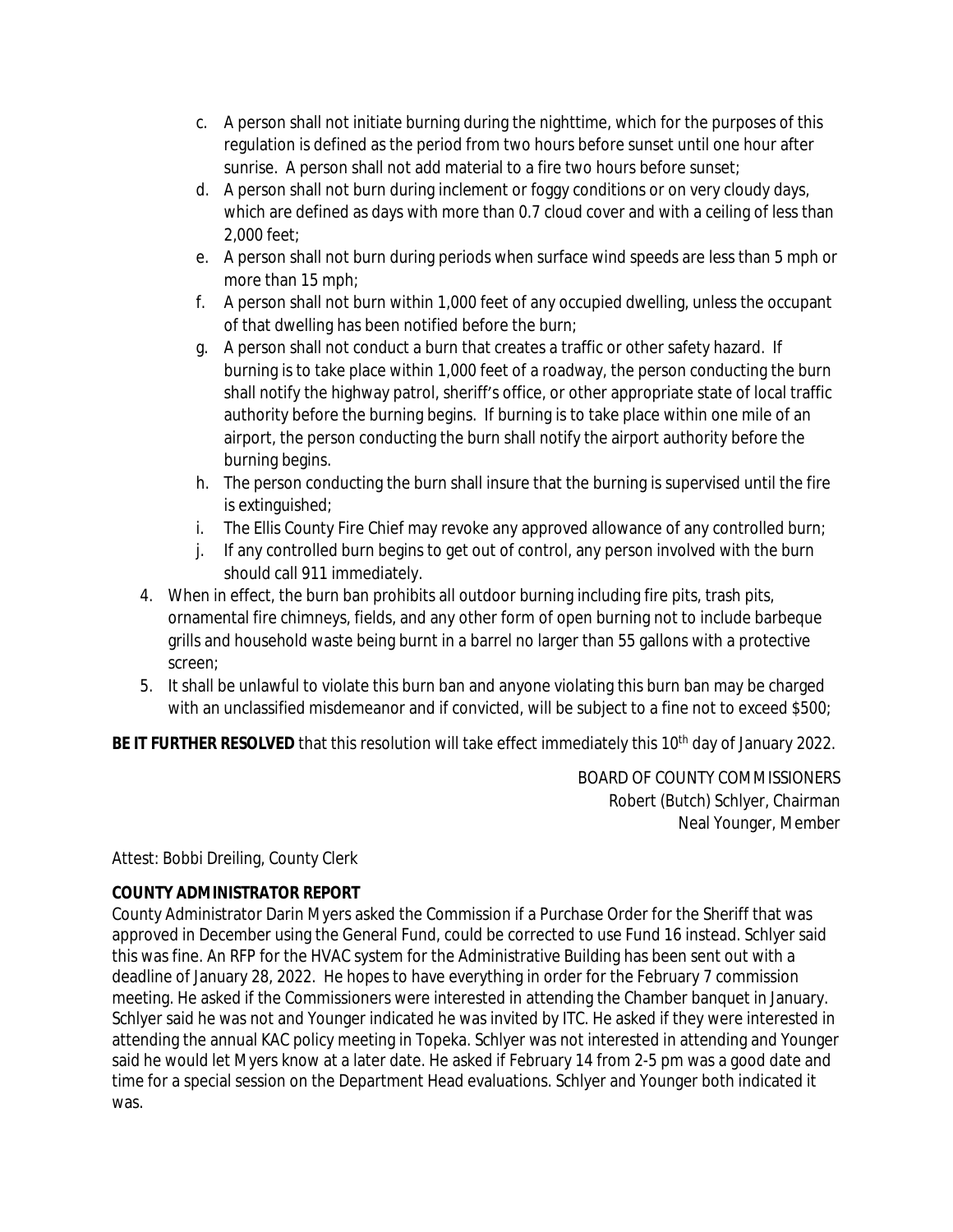### **COUNTY COMMISSION REPORT**

Younger said he met with Danita Schroeder and Darin Myers and also went to an Ellis City meeting. Schlyer acknowledged Commissioner Haselhorst, and said he always admired him on his expertise and his knowledge of Ellis County.

### **EXECUTIVE SESSION**

**Motion: Schlyer Second: Younger** To recess into Executive Session for 10 minutes under the following exception to the Kansas Open Meeting Act pursuant to preliminary discussion of acquisition of real estate exception with the subject to be discussed during executive session is potential land purchase. Those persons to attend Chair Butch Schlyer, Commissioner Neal Younger, County Counselor Bill Jeter, County Administrator Darin Myers and Public Works Director Brendan Mackay.

### **Disposition: Motion passed by a voice vote of two to zero.**

The Executive Session started at 6:12pm.

The Open Session resumed at 6:22 pm with no action taken.

**Motion: Schlyer Second: Younger**

To recess into Executive Session for 30 minutes under the following exception to the Kansas Open Meeting Act pursuant to the non-elected personnel matter exception with the subject to be discussed during executive session is personnel issues. Those persons to attend Chair Butch Schlyer, Commissioner Neal Younger, County Counselor Bill Jeter, Jackie Schumacher, Jason Kennedy, Kim Reel and County Administrator Darin Myers.

### **Disposition: Motion passed by a voice vote of two to zero.**

The Executive Session started at 6:25 pm.

The Open Session resumed at 6:55 pm with no action taken.

**Motion: Schlyer Second: Younger**

To recess into Executive Session for 30 minutes under the following exception to the Kansas Open Meeting Act pursuant to the non-elected personnel matter exception with the subject to be discussed during executive session is personnel issues. Those persons to attend Chair Butch Schlyer, Commissioner Neal Younger, County Counselor Bill Jeter, Jackie Schumacher, Jason Kennedy, Danita Schroeder and County Administrator Darin Myers.

### **Disposition: Motion passed by a voice vote of two to zero.**

The Executive Session started at 6:55 pm.

The Open Session resumed at 7:25 pm with no action taken.

**Motion:** Schlyer Second: Younger

To recess into Executive Session for 15 minutes under the following exception to the Kansas Open Meeting Act pursuant to the non-elected personnel matter exception with the subject to be discussed during executive session is personnel issues. Those persons to attend Chair Butch Schlyer, Commissioner Neal Younger, County Counselor Bill Jeter, Jackie Schumacher and County Administrator Darin Myers.

## **Disposition: Motion passed by a voice vote of two to zero.**

The Executive Session started at 7:30 pm.

The Open Session resumed at 7:49 pm with no action taken.

### **ADJOURNMENT**

With no further business, Chair Schlyer adjourned the meeting at 7:49 pm. The next regular meeting with be held on Monday, January 17, 2022, the Administrative Center Commission Chambers, 718 Main Street, Hays, Kansas at 5:00 pm.